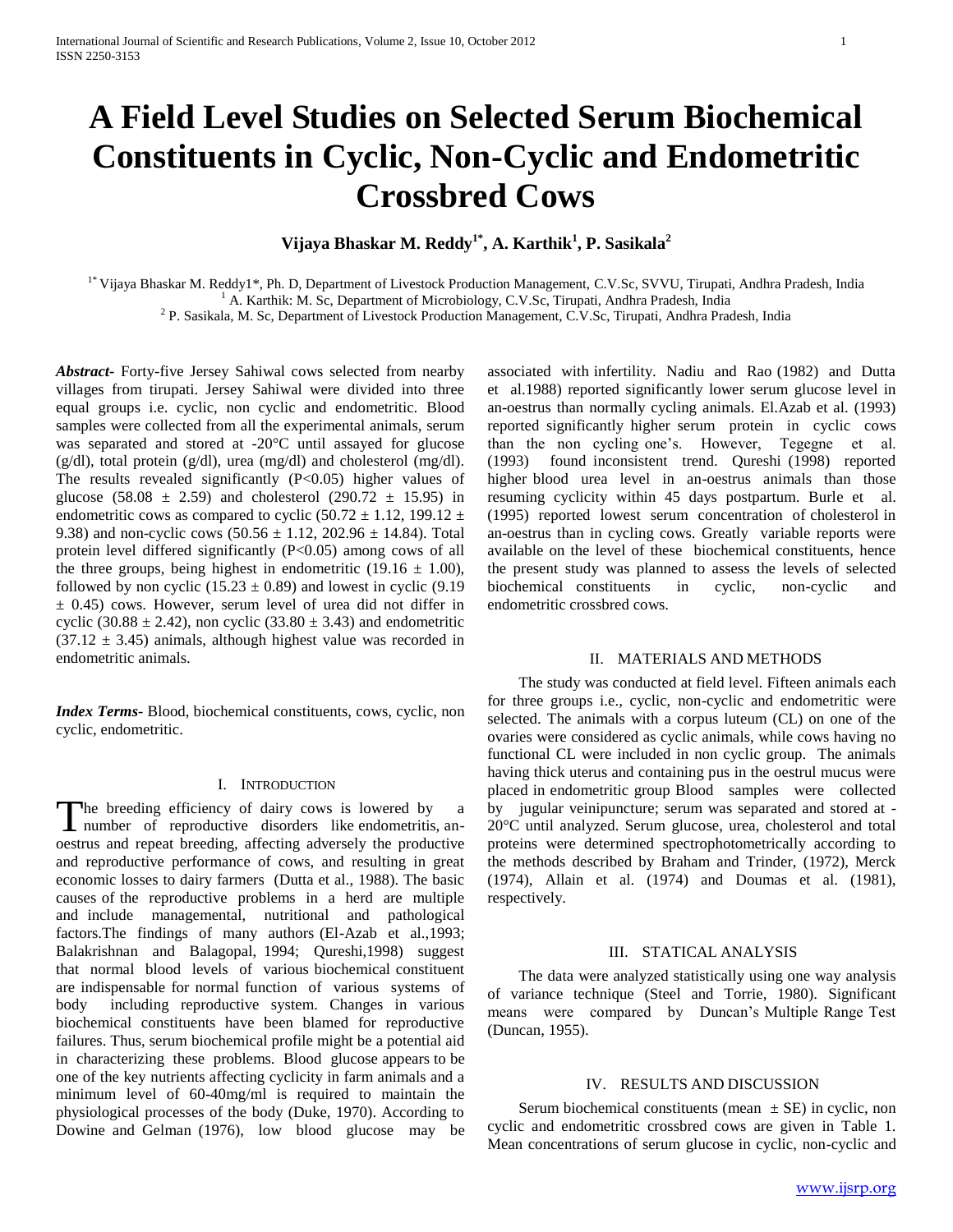endometritic cows were  $50.72 \pm 1.12$ ,  $50.56 \pm 1.13$  and  $58.08 \pm 1.13$ 2.59 g/dL, respectively. The results clearly indicate that serum glucose level of endometritic cows was significantly (P<0.01) higher than cyclic and non-cyclic animals. Majeed et al. (1990) recorded higher serum glucose level in endometritic animals than healthy ones. Increased blood glucose level in endometritic animals may result from either an imbalance between hepatic output and peripheral uptake of the sugar or disturbances in the endocrine regulatory mechanisms which influence these processes. Abnormal functioning of hormone producing organs may influence glucose levels (Coles, 1986). Increased activity of the anterior pituitary, adrenal cortex and thyroid may result in increased blood glucose level. Mechanism by which hyperpitutarism resulted is incompletely understood; however it may be related to increased production of adrenocorticotrophic hormones (Coles, 1986).Total protein level was significantly higher (P<0.05) in endometritic (19.16  $\pm$  1.00 g/dL) cows as compared to cyclic (9.19  $\pm$  0.45 g/dL) and non-cyclic(15.23  $\pm$  0.89 g/dL) cows. The level in non cyclic cows was significantly  $(P<0.05)$  higher than that of cyclic animals. Majeed et al. (1990) and Lyubetsky (1997)reported higher values of total serum protein in endometritic buffaloes and cows compared to cyclic buffaloes and cows, respectively. However, Burle et al.(1995) reported significantly higher value of total serum protein in cyclic cows. The variation could be due to differences in breeds, environment and level of nutrition. In agreement to the findings of the present study,

higher level of total serum protein was associated with low fertility, as reported by Hewett (1974).Excessive intake of protein in the feed can reduce fertility and increase the number of service per conception. Fertility is impaired more by feeding excessive protein to older cows. The mechanism by which high level of protein adversely affects reproduction in dairy cows is unknown (Randel, 1990). No significant difference in concentration of urea in cyclic (30.88  $\pm$  2.42 mg/dL), non-cyclic (33.80  $\pm$  3.45 mg/dL) and endometritic  $(37.12 \pm 3.45 \text{ mg/dL})$  cows was observed in the present study. The values observed in endometritic cows were apparently higher but not significantly different. Zaman et al. (1985) and Majeed et al. (1990) also observed non significant (P<0.05) difference in blood urea among cyclic, non cyclic and endometritic animals. Serum cholesterol level was found to be significantly (P<0.05) higher in endometritic (290.72  $\pm$  15.95 mg/dL) as compared to cyclic  $(199.12 \pm 9.38 \text{mg/dL})$  and noncyclic  $(202.96 \pm 14.84 \text{ mg/dL})$  cows. However, the difference between cyclic and non cyclic animals was non significant. Similarly, Zamanet al. (1985) reported a non significant difference in levels of plasma cholesterol of cyclic and noncyclic buffaloes. Majeed et al. (1990) found a non significant difference in serum cholesterol level between endometritic and healthy buffaloes.

Identify the constructs of a Journal – Essentially a journal consists of five major sections. The number of pages may vary depending upon the topic of research work but generally comprises up to 5 to 7 pages.

| Parameters            | Cyclic cows                   | Non-cyclic cows                   |
|-----------------------|-------------------------------|-----------------------------------|
|                       | $50.72 \pm 1.12^{b}$          | $50.56 \pm 1.13^{b}$              |
| Glucose $(g/dL)$      |                               |                                   |
| Total protein (g/dL)  | $9.19 \pm 0.45$ °             | $15.23 \pm 0.89$ <sup>b</sup>     |
| Urea $(mg/dL)$        | $30.88 \pm 2.42$ <sup>a</sup> | $33.80 \pm 3.45$ <sup>a</sup>     |
| Cholesterol $(mg/dL)$ | $199.12 \pm 9.38^{\text{b}}$  | $202.96 \pm 14.84^{\overline{6}}$ |
|                       |                               |                                   |
|                       |                               |                                   |
|                       |                               |                                   |
|                       |                               |                                   |

# **Table1: Serum biochemical constituents (mean ± SE) in cyclic, non-cyclic and endometritic crossbred cows**

Values with different superscripts in a row differ significantly (P<0.05).

#### **REFERENCES**

- [1] Allain, C.C., L.S. Poon and C.S.G. Chan, 1974. Enzymatic determination of total serum cholesterol. Clin. Chem., 20: 470. 2<sup>nd</sup> Ed. Edited by W.R. Faulkner and S.M. Mietes. Washington, D.C.
- [2] Balakrishnan, V. and R. Balagopal, 1994. Serumcalcium, phosphorous, magnesium, copper and zinc levels in regular breeding buffaloes. Indian Vet. J., 71: 23-25.
- [3] Braham, D. and P. Trinder, 1972. Methods fordetermination of blood glucose level by spectrophotometer. Anslyst, 97: 142.
- [4] Burle, P.M., N.S. Mangle, M.D. Kothekhar and D.R. Kalorey, 1995. Blood biochemical profiles during various reproductive states of Sahiwal and Jersey X Sahiwal cattle. Livestock Adv., 20(7): 13-20.
- [5] Coles, E.H., 1986. Veterinary Clinical Pathology, 4<sup>th</sup> Ed. W.B. Saunders Company, London.
- [6] Doumas, B., D.D. Bayse, R.J. Carter, T. Peters and R. Schaffer, 1981. A candidate reference method for determination of total protein in serum. Clin. hem., 27: 1642. 8<sup>th</sup> Ed. Edited by W.R. Faulkner and S.M. Mietes. Washington, D.C.
- [7] Dowine, J.G. and A.L. Gelman, 1976. The relationship between changes in body weight, plasma glucose and fertility in beef cows. Vet. Rec., 11: 210- 212.
- [8] Duke, H.H., 1970. Physiology of Domestic Animals.  $8<sup>th</sup>$  Ed., Comstock Publishing Associates. Ithaca and London.
- [9] Duncan, D.B., 1955. Multiple ranges and multiple F test. Biometrics, 11: 1- 42.
- [10] Dutta, J.C., R.N. Baruah, L. Dutta and S.C. Talukdar, 1988. Blood biochemical studies in anoestrous and normal cyclic cattle. Indian Vet. J.,  $65.239 - 241$